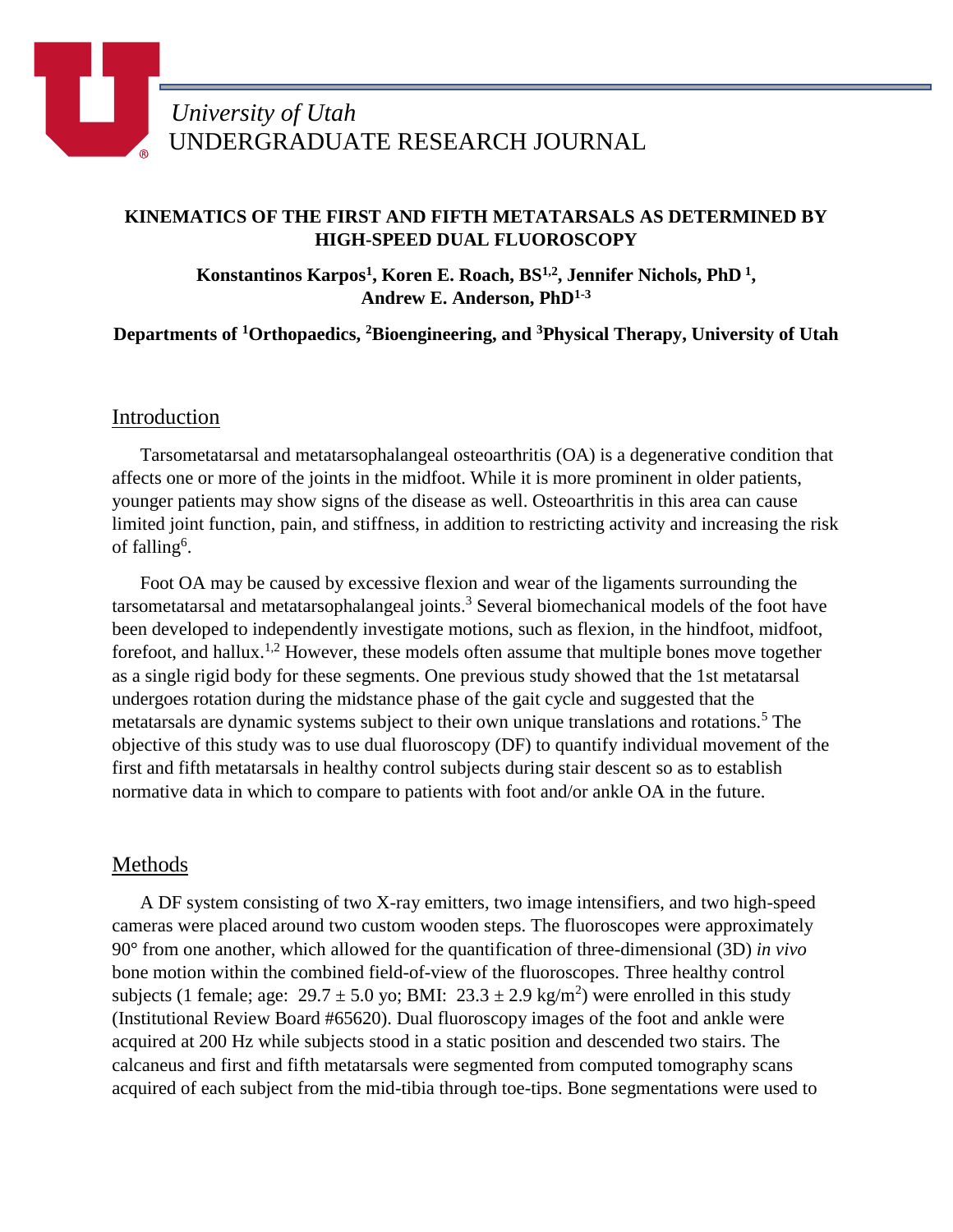create digitally reconstructed radiographs (DRRs). Custom model-based tracking software was used to semi-automatically align the DRR of each bone with the DF images to quantify the 3D position and orientation of each bone throughout each activity.

Anatomical landmarks were used to determine coordinate systems for each bone. The coordinate systems of all bones were aligned in the static position. Model-based tracking results were used to determine rotation angles of the first and fifth metatarsals relative to the calcaneus

according to the Grood and Suntay method $4$ . Translations were calculated as the distance between bone origins in the medial-lateral, anterior-posterior, and superior-inferior directions. Rotational and translational range of motion (ROM) was calculated as the absolute value of the maximum rotation or translation minus the minimum rotation or translation during stair descent. Differences between the first and fifth metatarsal ROM were compared using a two-sided paired t-test.

# Results

On average, the first and fifth metatarsals exhibited similar dorsi/plantarflexion (D/P) angles in relation to the calcaneus during stair descent. However, the fifth metatarsal exhibited greater mean dorsiflexion than the first metatarsal at initial loading [\(Figure 1,](#page-1-0) top). Besides a spike in eversion for the fifth metatarsal at foot strike, the first and fifth metatarsals demonstrated similar mean inversion/eversion (In/Ev) angles in relation to the calcaneus during stair descent [\(Figure 1,](#page-1-0) middle). The first and fifth metatarsals demonstrated similar mean internal/external rotation (IR/ER) angles in relation to the calcaneus during stair descent. [\(Figure](#page-1-0)  [1,](#page-1-0) bottom).

The In/Ev ROM of the fifth metatarsal was significantly greater than that of the first metatarsal  $(p < 0.05)$  (Figure 2). Although the translational ROM for the first metatarsal was consistently greater than that of the fifth metatarsal in all directions, the results were not significant ( $p > 0.05$ ) [\(Figure 2\)](#page-2-0)



<span id="page-1-0"></span>**Figure 1:** Mean  $\pm$  1 standard deviation dorsi/plantarflexion (top), inversion/eversion (middle), and internal/external rotation (bottom) angles for the first (red) and fifth (blue) metatarsals relative to the calcaneus during stair descent for the three subjects. Thick lines represent mean angles; shaded areas represent ± 1 standard deviation from the mean.